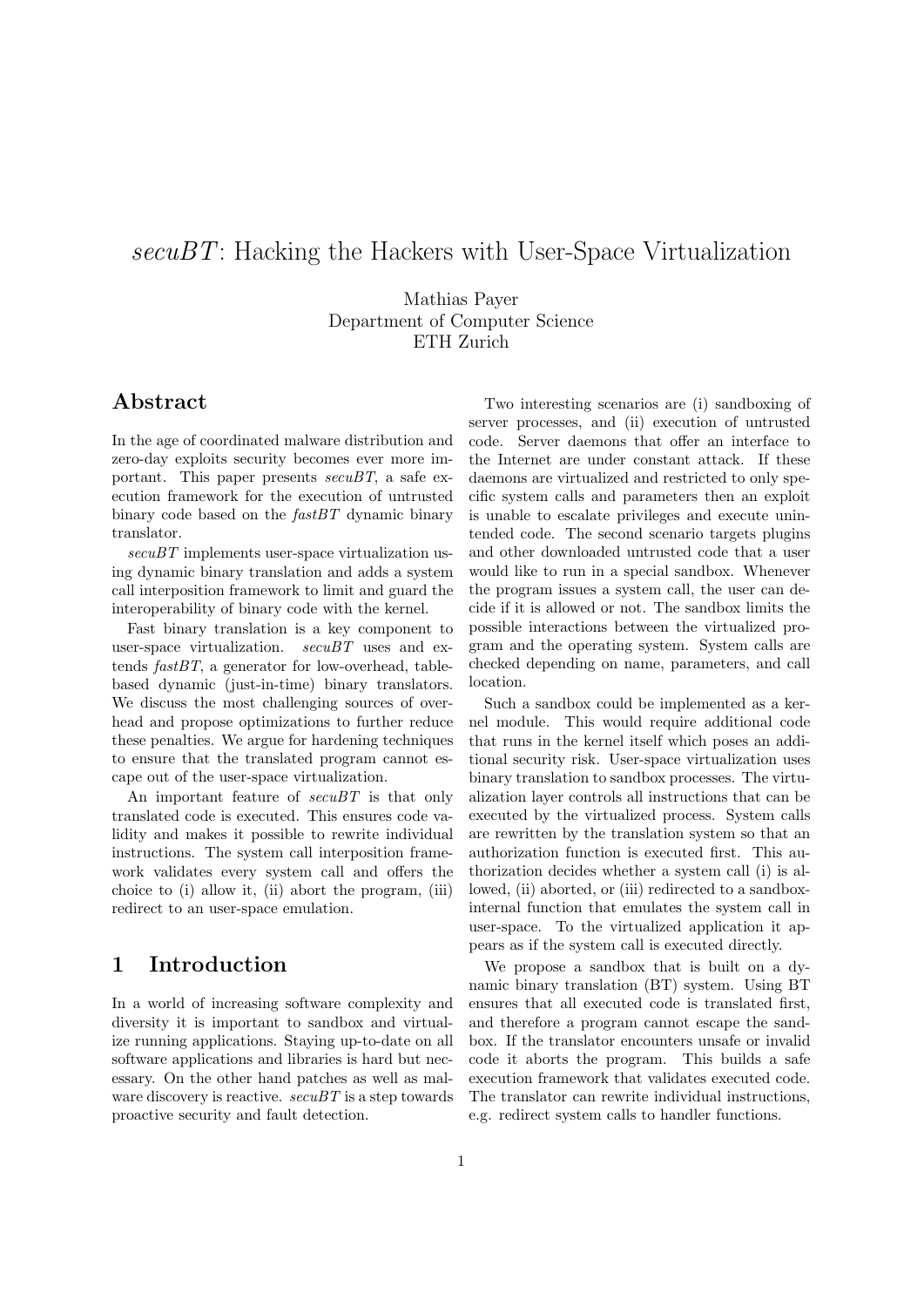Section 2 covers the design of the encapsulation framework and implementation of the binary translator  $fastBT$  [14]. Section 3 elaborates the security extension and the system call interposition framework. The system is evaluated in Section 4, followed by related work and our conclusion.

# 2 fastBT: Dynamic Binary Translation

Fast binary translation is the key component to implement user-space virtualization. The dynamic translation system checks and verifies every machine code instruction before it is executed. Static binary translation does not suffice because it is unable to detect hidden code or malicious code that targets the static binary translator itself. Direct control transfers are translated and redirected to the code cache. Indirect control transfers are translated into an online lookup and dispatch to guarantee that only translated branch targets are reached. The translation system can change, adapt, or remove any invalid instruction. Using the translation system, system calls are rewritten and redirected to an interposition system.

To limit the overhead of binary translation the translation process must be fast and must produce competitive code. This section presents implementation details of  $fastBT$  [14], a fast and flexible binary translator that is used to implement the executable space protection and system call interposition. An important feature of fastBT is that the return addresses on the stack remain unchanged. This adds additional complexity to handle return instructions as they are translated to a lookup and an indirect control transfer. An unchanged stack has the following advantages: (i) the program can validate and read its own call stack for debugging, (ii) exception handling uses return addresses to escape to the correct frame, (iii) the program does not know that it is translated, and (iv) the address of the code cache is hidden from the program.

### 2.1 Basic Translator

The translator processes basic blocks of the original program, places them in the code cache and adds entries to the mapping table. The mapping table is used to map between program locations in the original program and the code cache. This translation process ensures that the execution flow always stays in the code cache. If the program is about to branch to an untranslated block of code then the translator is invoked to translate that block. The translated block is then placed in the code cache and the execution of the program resumes at the newly translated block in the code cache. See Figure 1 for an overview of such a generic translator.



Figure 1: Runtime layout of the binary translator.

#### 2.1.1 Translation Tables

The basic translation engine is a simple table-based iterator. When the translator is invoked with a pointer to a basic block, it first adds a reference to the mapping table from the original program location to the location in the code cache. The iterator then loops through the basic block one instruction at a time.

To decode the variable-length x86 instructions a large multidimensional translation table is constructed that encodes all possible combinations of machine code instructions and parameters. Starting with a base table each byte of the current instruction is checked. If the decoding of the instruction is not finished in the current table, a pointer redirects to the next table and the decoding process continues with the next byte. This process is repeated until the instruction is completely decoded.

As a next step the instruction and its arguments are passed to a corresponding action function that handles the translation of this particular instruction. Action functions can generate arbitrary code, alter, copy, or remove the instruction. Generated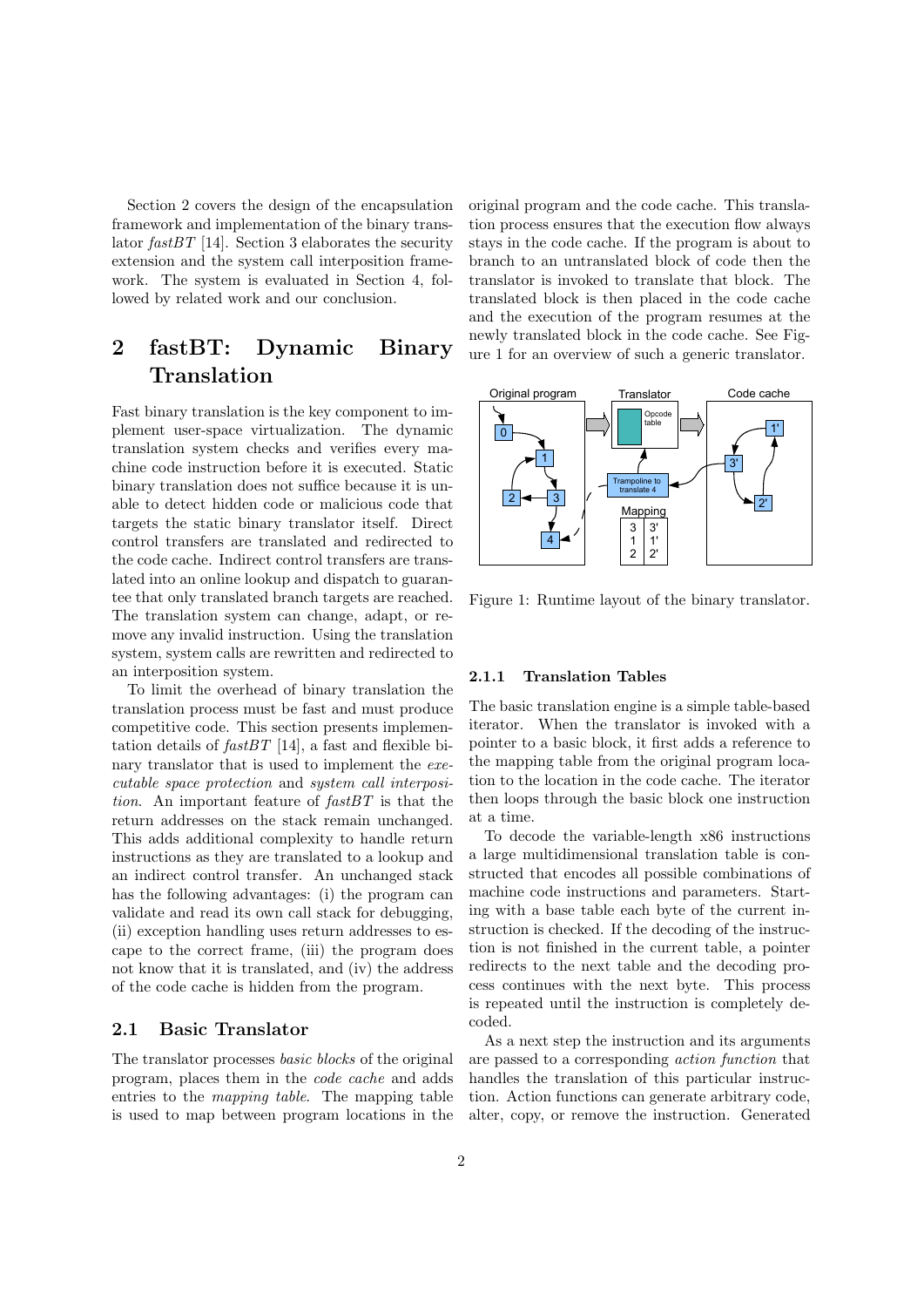code is emitted into the code cache.

The translation process stops at recognizable basic block (BB) boundaries like branches or return instructions. Some BB boundaries like backward jumps are not recognizable, in such a case a part of the BB will be translated a second time.

At the end of a BB the translator checks if the outgoing edges are already translated, and adds jumps to the translated targets. If a target is not translated, the translator builds a trampoline that starts the translation engine for the corresponding BB, and adds a jump to the trampoline.

#### 2.1.2 Predefined Actions

The translator needs different action functions to support the identity transformation. All safe instructions that are executable in user-space are copied to the code cache. Privileged instructions (e.g. all instructions that are not allowed to execute in user-space) are intercepted and the program is aborted, otherwise the kernel would signal a segmentation fault or general protection fault.

Special care is needed for control instructions. These are handled by specific action functions that check the target of the branch instruction. These action functions emit extra code that gives the illusion as if the original code was executed.

- The *call action handler* issues code that saves the correct instruction pointer of the original location on the stack, but branches into code that is located in the code cache.
- The ret action handler emits code that pops the return instruction pointer from the stack, finds the translated target and branches to the corresponding translated target.
- The indirect jump action handler emits code for a runtime lookup of the corresponding target and issues a branch to the translated target.

If the target is not already translated then the action function generates a trampoline that translates the target when it is executed for the first time.

#### 2.1.3 Code Cache

During the execution of a program it is likely that certain code regions are executed multiple times. Therefore it makes sense to keep translated code in a cache for later reuse. As a result code is only translated once, reducing the overall translation overhead.

 $fastBT$  uses a per thread cache strategy to increase code locality. An additional advantage of thread local caches is that the action functions can emit hard-coded pointers to thread local data structures, otherwise the code would need to call expensive lookup functions.

The combination of the basic translator that stops at BB boundaries and the design of the code cache lead to a greedy trace extraction. These traces are formed as a side effect of the first execution and can possibly speed up the program.

#### 2.1.4 Mapping Table

The mapping table maps between code locations in the original program and code locations in the code cache. The translator adds entries for all translated basic blocks. An entry consists of two pointers, the first pointing to the original location, the second pointing to the translated location.

The hash function used in any lookup function returns a relative offset into the mapping table. Adding the result from the hash function to the base pointer of the mapping table results in the address of a table entry. This process is kept simple so that inlined machine code is able check these entries efficiently.

#### 2.2 Optimizations

The basic, simple binary translator is able to use hardcoded references in the code cache for direct control transfers. The translator must emit an online lookup of the target if the control transfer is indirect (e.g. indirect jump, indirect call, function return, or newly translated block), and the target is not known at translation time. This *indirect\_jump* routine resolves the indirect target, issues a mapping table lookup, translates new targets, and redirects the control flow to the specified target.

The execution of these indirect control transfers sums up to the majority of the overhead introduced through BT. Different optimization strategies like function inlining, an inlined lookup and dispatch, and inlined predictions are used to reduce the overhead of indirect control transfers.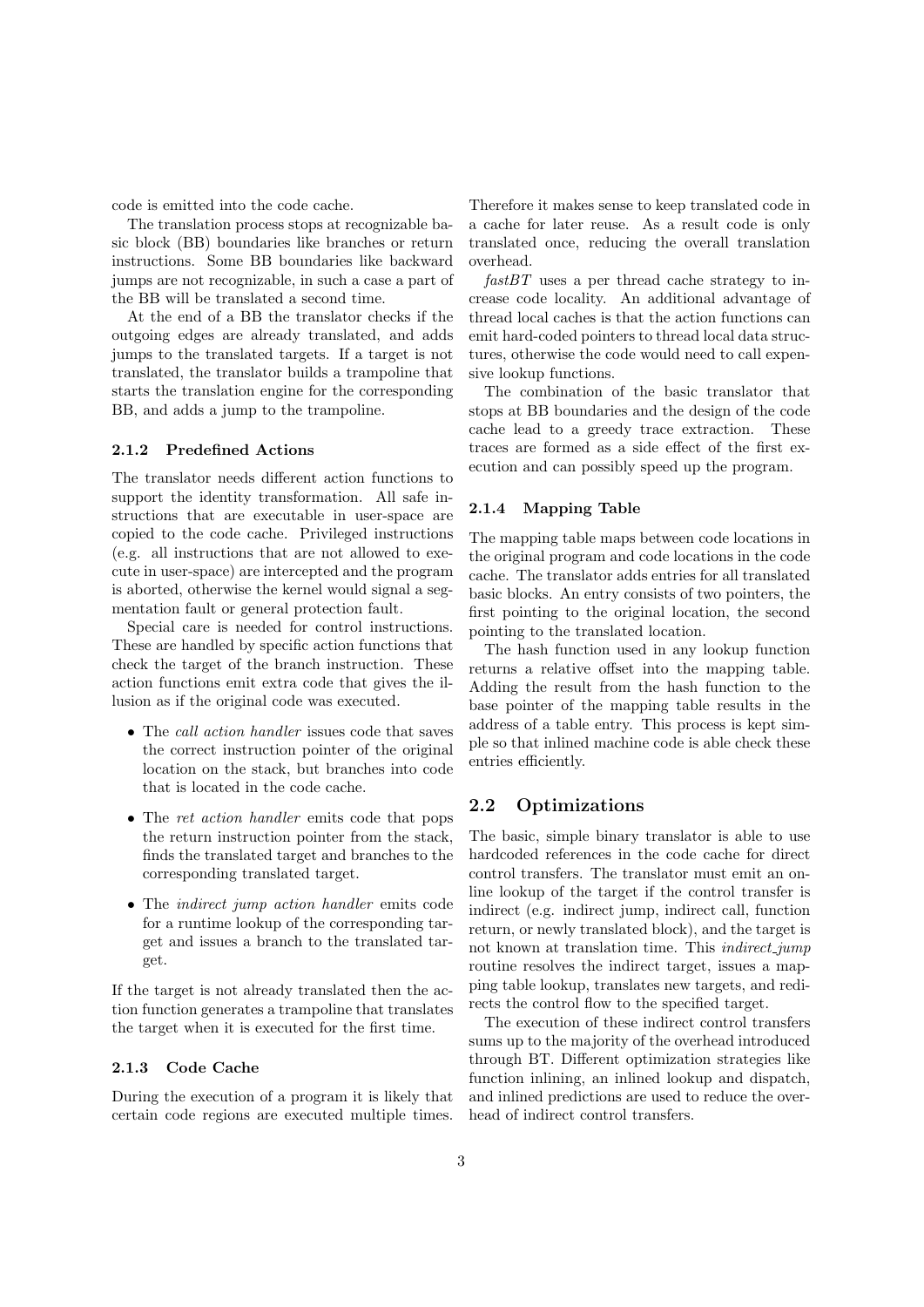#### 2.2.1 fastRET

Function returns are indirect control transfers where the target lies on the top of the stack. The basic translator calls the *indirect\_jump* routine and handles the return instruction like an indirect jump.

The fastRET optimization translates a return instruction into a thread local lookup in the mapping table and a branch to the translated target without an additional call.

Using the implementation shown in Figure 2 the fastRET optimization uses 13 instructions compared to more than 20 instructions if the general indirect jump routine is used. The *fastRET* optimization has two advantages: (i) no lookup is needed for pointers to local data structures, they can be embedded in the code cache, (ii) the code is inlined in the code cache, and no extra function call is executed.

```
pushl %ebx
pushl %ecx
movl 8(%esp), %ebx # load rip
movl %ebx, %ecx
andl HASH PATTERN, %ebx
subl maptbl start(0,%ebx,8), %ecx
jecxz hit
popl %ecx
popl %ebx
pushl tld
call ind jmp
hit:
movl maptbl_start+4(0,%ebx,8), %ebx
movl %ebx, tld->ind jump target
popl %ecx
popl %ebx
leal 4(%esp), %esp # adjust stack
jmp *(tld->ind jump target)
```
Figure 2: A translated return instruction with the fast return optimization, rip is the return instruction pointer and tld the pointer to thread local data.

#### 2.2.2 Indirect call prediction

The indirect call prediction caches the last lookup target and destination (see Figure 3). If the target is the same then the control can be transfered without a mapping table lookup, otherwise the cache must be updated. This optimization speculates that the target does not change often.  $fastBT$  uses this optimization for indirect jumps relative to a memory address (e.g. jmp \*0x11223344).

```
cmpl $cached target, (%esp)
je hit_tr
pushl target
pushl tld
pushl $addrOfCachedTarget
call indcall fixup
hit_tr:
pushl rip
jmp translated_target
```
Figure 3: Translated indirect call instruction with an included prediction, target is the target of the call instruction, rip is the return instruction pointer, and tld the pointer to thread local data.

## 3 Security Features

A program is secure if the execution of unintended code is not possible. Unintended code does not meet the users expectations and executes unintended system calls. If all system calls of an application are redirected to an interposition framework and inspected then the program is unable to execute unintended actions like, e.g., deleting files, escalating privileges, or spawning processes.

 $secuBT$  offers the possibility to inspect system calls before they are executed. Using this framework malicious code is unable to break out of the sandbox, even if some unwanted code is executed. To support this user-space virtualization the underlying binary translator must ensure that a program is not able to escape BT. If only safe instructions are translated and all system calls are checked then a program will not be able to escape out of the virtualization. Unsafe code is caught during the translation process, and the program is terminated. Unsafe system calls are caught before they are executed and the program is terminated.

The system call interposition framework can be extended by a policy-based user-space system call authorization framework [13].

User-space virtualization does not guard against overwriting data structures in files that are already mapped to memory.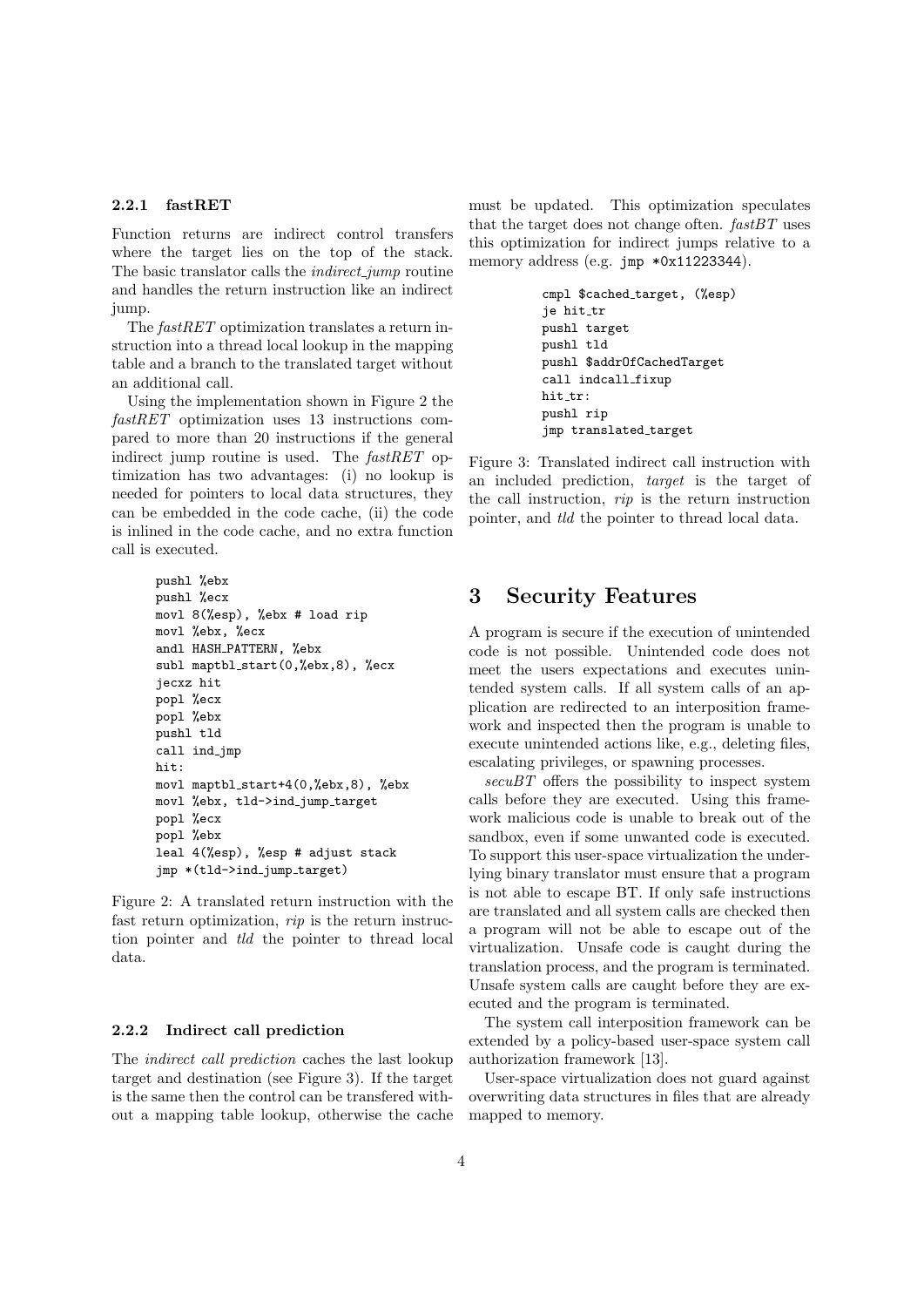#### 3.1 Executable Space Protection

Modern processors support a memory management extension called executable bit. Only code on pages where this bit is set can be executed. This protection guards against introduced code in unexecutable regions like the stack.

secuBT implements such a protection mechanism on a more precise per-section granularity for regions defined in the ELF headers. The translator checks for every memory location before it is translated if it is in an executable section of any loaded library or the program itself. The program is terminated if the target is not in an executable section. This mechanism protects against code introduced into non-executable regions like the stack and the heap.

The code regions of the original program are marked as non-executable and only the code cache contains executable code. As the user program does not know the location of the code cache it is unable to change already emitted code.

### 3.2 Protecting Internal Data Structures through mprotect

A translated program is not able to directly discover addresses of internal data structures of the binary translator. But because the binary translator and the user program share the same address space there is a probabilistic chance that the user program can change memory locations that belong to the binary translator.

An explicit protection can be achieved by writeprotecting all memory pages used by the binary translator. As soon as the binary translator switches to translated code write-bits are cleared for all pages used by secuBT. If an untranslated basic block is translated then the write privileges are added before the translator is started. These transitions are controlled by secuBT and make it impossible for the user program to change emitted code in the code cache. This extensions adds a lot of additional mprotect system calls. The mprotect system calls are responsible for a lot of the translation overhead but result in a higher level of security.

### 3.3 System Call Interposition

To be effective an exploit must execute unintended system calls (e.g., I/O, opening network sockets, executing other programs, and privilege escalation). A mechanism that restricts the system calls a virtualized program can execute is an effective safeguard.

The fastBT framework supports system call rewriting of sysenter instructions and int 80 instructions. Whereas the Linux kernel uses both systems alongside each other [9].

The system call interposition framework extends the binary translator and redirects all system calls to specific user-defined functions. It is possible to define a specific function per system call that checks the parameters, call stack, and the system call number and either allows the system call, denies the system call and aborts the program, or denies the system call and returns a fake value.

# 4 Evaluation

This section provides an extensive analysis of the overhead introduced through the fastBT virtualization and  $secuBT$  sandboxing. This overhead is separated into (i) BT overhead alone, (ii) additional overhead for syscall validation and executable space protection, and (iii) full virtualization using mprotect to guard the internal datastructures from attacks against the sandbox.

The benchmarks were run on an Ubuntu 9.04 system with an E6850 Intel Core2Duo CPU running at 3.00GHz, 2GB RAM, and GCC version 4.3.3.

### 4.1 Overhead for different security configurations

Table 1 shows overheads for the different SPEC CPU2006 benchmarks compared to an untranslated run. The different configurations are:

- fastBT: A configuration without additional security features, showing the overhead of the virtualization and binary modification toolkit.
- secuBT: This configuration shows the overhead of secuBT with executable space protection and system call interposition.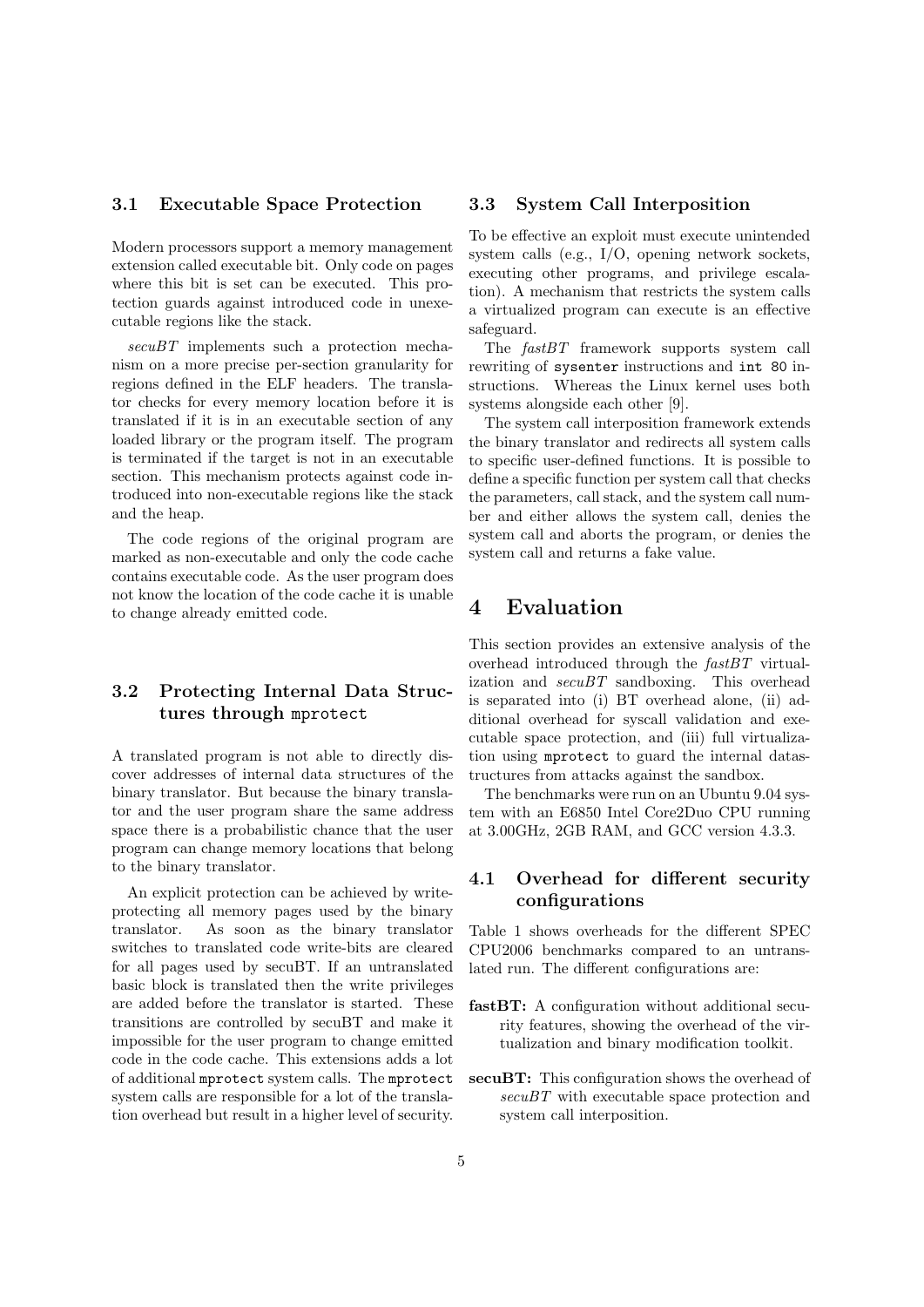secuBT (full): The last configuration shows full encapsulation including protection of internal data structures using explicit memory protection through mprotect.

| <b>Benchmark</b>   | fastBT    | secuBT    | full sBT  |
|--------------------|-----------|-----------|-----------|
| 400.perlbench      | 66.87%    | 67.70%    | 72.22%    |
| 401.bzip2          | 4.34\%    | $3.89\%$  | $4.19\%$  |
| $403.\mathrm{gcc}$ | 32.20%    | 31.97%    | 84.81%    |
| $429$ .mcf         | 0.25%     | $0.00\%$  | $0.25\%$  |
| 445.gobmk          | 15.71%    | 15.71%    | $18.00\%$ |
| $456.$ hmmer       | 4.54%     | $5.51\%$  | 5.94%     |
| $458$ .sjeng       | 36.04\%   | 35.90%    | 35.76%    |
| 462.libquantum     | 0.98%     | 0.98%     | 0.98%     |
| 464.h264ref        | 8.19%     | 10.21%    | 10.21%    |
| 471.omnetpp        | 16.53%    | 15.73%    | $15.93\%$ |
| 473.astar          | 5.49%     | 5.32%     | $5.16\%$  |
| 483.xalancbmk      | 30.19%    | $29.38\%$ | 32.35%    |
| 410.bwayes         | 2.35%     | 2.46\%    | 2.68%     |
| 416.gamess         | $-3.50\%$ | $-2.80\%$ | $-2.10\%$ |
| $433$ .milc        | 2.30%     | $2.18\%$  | $2.54\%$  |
| 434.zeusmp         | $-0.25%$  | $-0.25%$  | $-0.13%$  |
| 435.gromacs        | $0.00\%$  | $0.00\%$  | $0.00\%$  |
| 436.cactusADM      | $-0.66\%$ | $0.00\%$  | $0.00\%$  |
| 437.leslie3d       | $0.00\%$  | $0.00\%$  | $0.00\%$  |
| $444$ .namd        | $0.49\%$  | $0.49\%$  | $0.49\%$  |
| 447.dealII         | 46.38%    | 44.02%    | 45.11\%   |
| $450$ .soplex      | 4.83%     | 4.46\%    | $6.69\%$  |
| 453. povray        | 39.23%    | 39.78%    | 41.44%    |
| 454.calculix       | $-1.12%$  | $-1.12\%$ | $3.35\%$  |
| 459.GemsFDTD       | 1.79%     | 1.79%     | 2.68%     |
| $465$ .tonto       | 11.35%    | 10.27%    | $13.51\%$ |
| $470$ .lbm         | $0.00\%$  | $-0.11\%$ | $0.00\%$  |
| 482.sphinx3        | $0.35\%$  | 0.95%     | 1.42%     |
| Average            | 11.60%    | 11.59%    | 14.41%    |

Table 1: Overhead for different configurations executing the SPEC CPU2006 benchmarks (relative to an untranslated run). The configurations are fastBT, secuBT, and secuBT with full memory protection.

The average slowdown for  $fastBT$  below 12% is tolerable.  $secuBT$  security extensions do not add any measurable overhead compared to fastBT. The full protection mechanism results in an overhead of 14.41%. The overhead for  $fastBT$  and basic  $secuBT$ protection for most programs is between 0% and 10% whereas some benchmarks like 400.perlbench, 433.gcc, 453.sjeng, 483.xalancbr, 447.dealII, and 453.povray result in a higher overhead of 30% to

 $67\%$ .  $secuBT$  adds static overhead per translated block and per system call. The SPEC CPU20006 benchmarks have a low number of system calls and high code reuse which is typical for server applications. Therefore the  $secuBT$  extensions add no measurable overhead to these programs.

secuBT with full protection leads to more overhead because the number of system calls increases. But the overall overhead is low in these benchmarks, although the translation overhead is a lot higher. The translation overhead is small compared to the runtime overhead of the translated program. As soon as all active code is translated no further memory protection calls are necessary. For short running programs with low code-reuse the translation overhead would be higher.

# 5 Related Work

Related work to secuBT combines ideas from different fields of research. An important area are systems that enforce some kind of security policy by either limiting the instruction set or relying on some kernel infrastructure.

As  $secuBT$  is tightly coupled to the  $fastBT$  binary translator this section covers related work from binary translation as well.

### 5.1 Enforcing Security

Security can be enforced on many levels. Some of them are limiting the system calls a program can use, limiting the instruction set, or using hardware extension to limit the program.

• The Google Native Client [18] is able to execute x86-code in a sandbox. Native client uses techniques similar to software-based fault isolation (SFI) [17] systems. The instruction set is limited to a save subset of the IA-32 ISA, making illegal operations impossible. Before the execution a verifier checks if the program is valid, then the program is executed without any additional virtualization. This limits the possible used instructions, the programs are linked statically and no dynamic libraries can be used. Programs must be compiled with a custom-tailored compiler.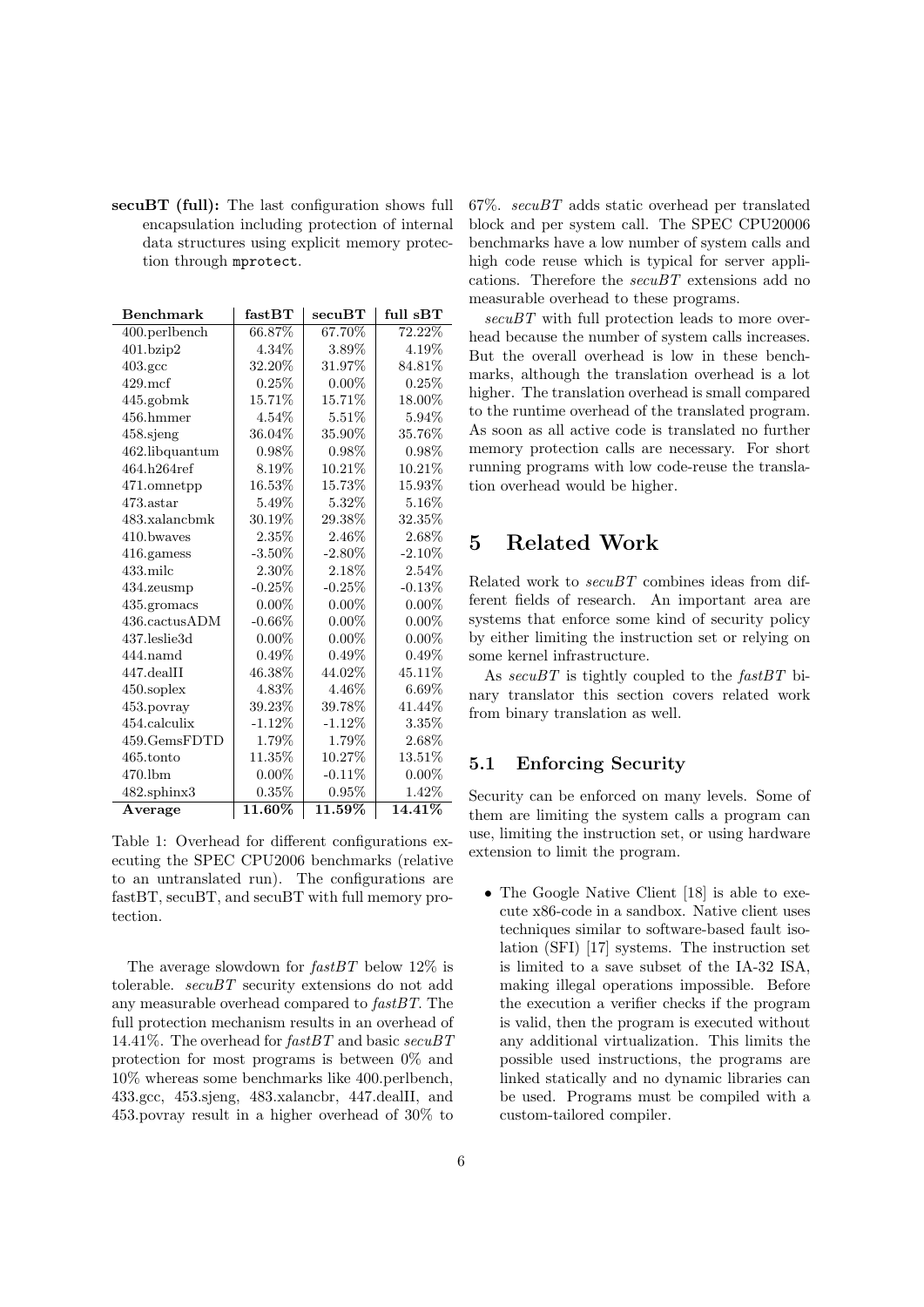- Janus [10] is a system call interposition framework that uses the Solaris process tracing facility (ptrace) to allow one user mode process to filter the system calls of a second process. This framework builds on kernel support and has two drawbacks: (i) the traced application is already in the kernel when it is stopped, this poses a potential security problem, and (ii) the overhead of switching between the inspecting process and the application is high.
- Vx32 [8] implements a user-space sandbox built on BT that uses segmentation to hide the internal data structures. Due to the use of segmentation the Vx32 system is limited to 32-bit code. Interrupts, system calls, and illegal instructions are translated to traps that call special handler functions. The proposed BT results in a high overhead as there are no optimizations for indirect control transfers.

#### 5.2 Binary Translation

Complete system virtualization by QEMU [3] offers full encapsulation, but comes with high overhead. Other full system virtualization tools like VMware [7; 6] and Xen [2] rely on kernel support. A disadvantage of system virtualization is that every VM is an independent system with its own configuration. From a security and safety perspective the encapsulation of such an approach is needed without the complexity of individual systems is needed. secuBT offers user-space virtualization, combining encapsulation with simple configuration on a single system.

The three binary translators that are most similar to fastBT in either architecture or function are HDTrans, DynamoRIO, and PIN:

- HDTrans [16; 15] is a light-weight, table-based instrumentation system. A code cache is used for translated code as well as trace linearization and optimizations for indirect jumps. HD-Trans resembles fastBT most closely with respect to speed and implementation, but there are significant differences in the optimizations for indirect jumps. Additionally HDTrans only covers a subset of the IA-32 instruction set.
- Dynamo is a dynamic optimization system developed by Bala et al. [1]. DynamoRIO [4;

5; 11] is the binary-only IA-32 version of Dynamo for Linux and Windows. The translator extracts and optimizes traces for hot regions. Hot regions are identified by adding profiling information to the instruction stream. These regions are converted into an IR, optimized and recompiled to native code. DynamoRIO was recently acquired by Google and newer versions are released as open-source.

• PIN [12] is an example of a dynamic instrumentation system that exports a high-level instrumentation API that is available at runtime. The system offers an online high-level interface to all instructions. PIN uses the user-supplied definition and dynamically instruments the running program.

The drawback of these systems is that they were not designed with security in mind. A binary with special crafted instructions is able to escape the binary translation system and can execute untranslated code, circumventing the protection mechanisms.

# 6 Conclusion

We present  $secuBT$ , a low overhead binary translation framework that implements security in userspace and offers the ability to limit programs in their use of system calls and privileged instructions.

The  $secuBT$  framework uses dynamic binary translation to support the full IA-32 ISA without kernel support. Full binary translation escapes dangerous instructions at runtime and interposes system calls with an interposition framework.

 $secuBT$  combines the advantages of full system translation without the disadvantages. Applications are virtualized and encapsulated while using a shared system image with a single system configuration and no additional overhead to run multiple operating systems.

The source code of the secuBT virtualization framework can be downloaded http://nebelwelt.net/projects/secuBT.

### References

[1] Bala, V., Duesterwald, E., and Banerjia, S. Dynamo: a transparent dynamic op-